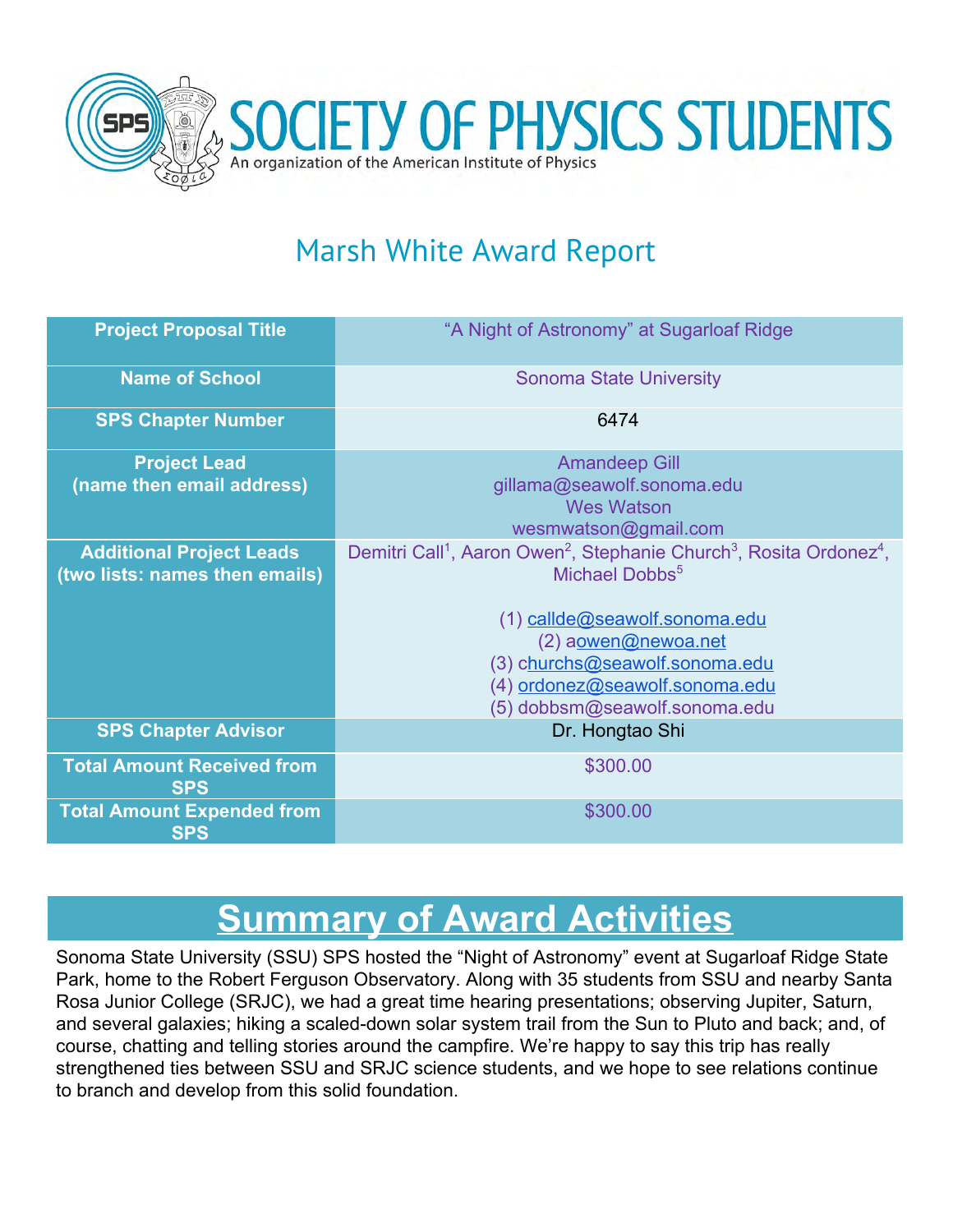### **Statement of Activity**

#### **Overview of Award Activity**

#### **Brief description**

On Friday, April 17th, 2015, the Sonoma State University SPS chapter hosted the "Night of Astronomy" event at Sugarloaf Ridge State Park in the beautiful hills of Sonoma County, California.

Students in attendance started the night with a barbecue by our resident grill-masters, Demitri Call and Aaron Owen, followed by an evening walk to watch the sunset. Once the stars were starting to appear we had presentations by our own professors Wes Farris and Dr. Tom Targett about myths, misconceptions, and the role of skeptical inquiry in science. After the presentations, we spent a few hours in the park's Robert Ferguson Observatory as their wonderful volunteer docents helped us have a firsthand look at Jupiter and three of its moons, Saturn, and several galaxies.

Many of us stayed up long into the night, making S'mores, chatting and forging new friendships. In the morning, after much coffee and a big fire, we headed out in a few groups to hike the park's scaled-down solar system trail. We broke camp at noon, exchanged info, and headed home for some showers.

#### **Outcomes**

Our club made personal connections with other students in the community who share common interests. As people were leaving, we heard many positive reactions and others wanting to do this event again. In response, we made a Facebook Group for these community connections to stay informed of future activities. The Facebook group also allows those from other schools and clubs to post to the group page and let us know of other events in the area where we can support the community of physics students. We plan on continuing to add people to the group as we do more activities with students from Santa Rosa Junior College.

#### **Audience**

Our target audience included students from the Santa Rosa Junior College who were in different physics and astronomy classes. We sought out students with interests in these subjects beyond the classroom with a desire to make connections with students at Sonoma State University. We were hoping these people would be interested in making friends and working together on future events. We had 35 people attend the event with more than 20 coming from outside of SSU.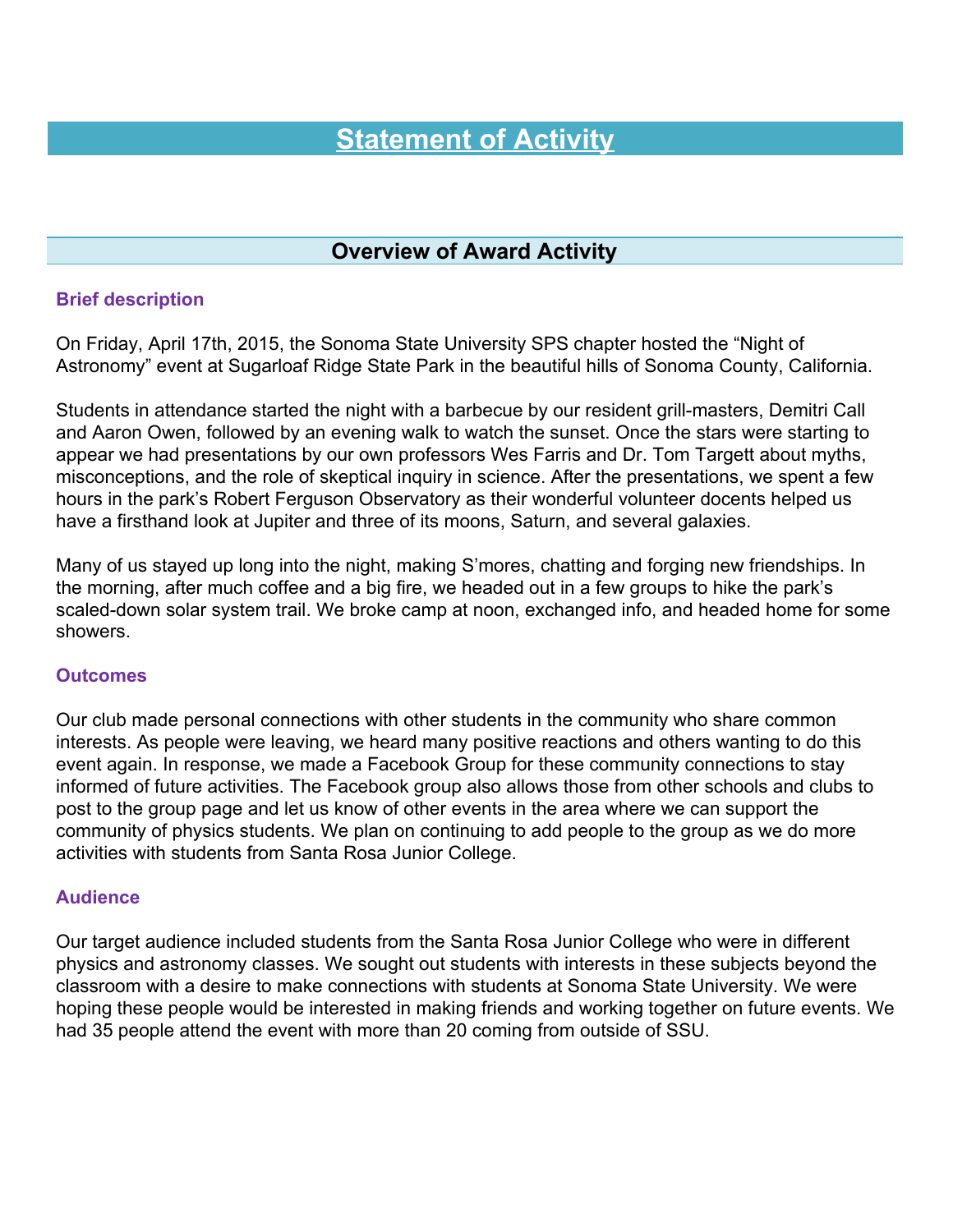#### **Context of the project**

Our SPS chapter contains many students interested in pursuing a career in astronomy. Therefore, we decided to gather people for a night of astronomy to bring the widest range of interests to our event. Our club has done many outreach activities this semester, but they were all targeting younger students from middle and elementary schools. This event was designed to bridge this gap in ages for our outreach events. Our camping trip helped build awareness to our department and the opportunities we have at our school in both physics and astronomy. This event also allowed us to showcase two of our many excellent professors, Dr. Tom Targett and Wes Fariss, who each gave a talk designed to stimulate interest in astronomy, as well as our SSU Department of Physics and Astronomy.

#### **Highlights and stories**

As the night wound down from our eventful night we all sat around our campfire and shared stories of classes, adventures, travels, and anything else that people wanted to share. Being able to share my own stories and hear other's made me feel like I had made some really great connections with people and started some friendships. The night could not have ended in a more appropriate way for the goals of the event.

- Demitri Call

Throughout the camping trip, students took hikes in small and large groups. This allowed for much mingling and sightseeing. We were able to see the sunset, sunrise, and along the way talk about our life experiences, hobbies, jobs, and of course, science! These excursions presented many opportunities for creating connections between the SRJC and SSU students, and I know that many friends were made!

- Michael Dobbs

Since the Night of Astronomy, I've run into several new acquaintances around Santa Rosa. I love how people light up when the camping trip comes up in conversation. I had a wonderful time checking out galaxies and chatting about everything under the Sun, and it's great to see that it's built a network of lasting relationships.

Wes Watson

One of the great moments of the trip was seeing and experiencing a diverse group of people who only just met sitting around the campfire and sharing stories as though they were already friends. Another great moment was in the morning hearing from the other students how much they enjoyed the talks, the viewing and the opportunity to connect with other students. There were many students that enjoyed the experience so much that they wanted to remain in contact hand hoped we would do another event in the future.

- Aaron Owen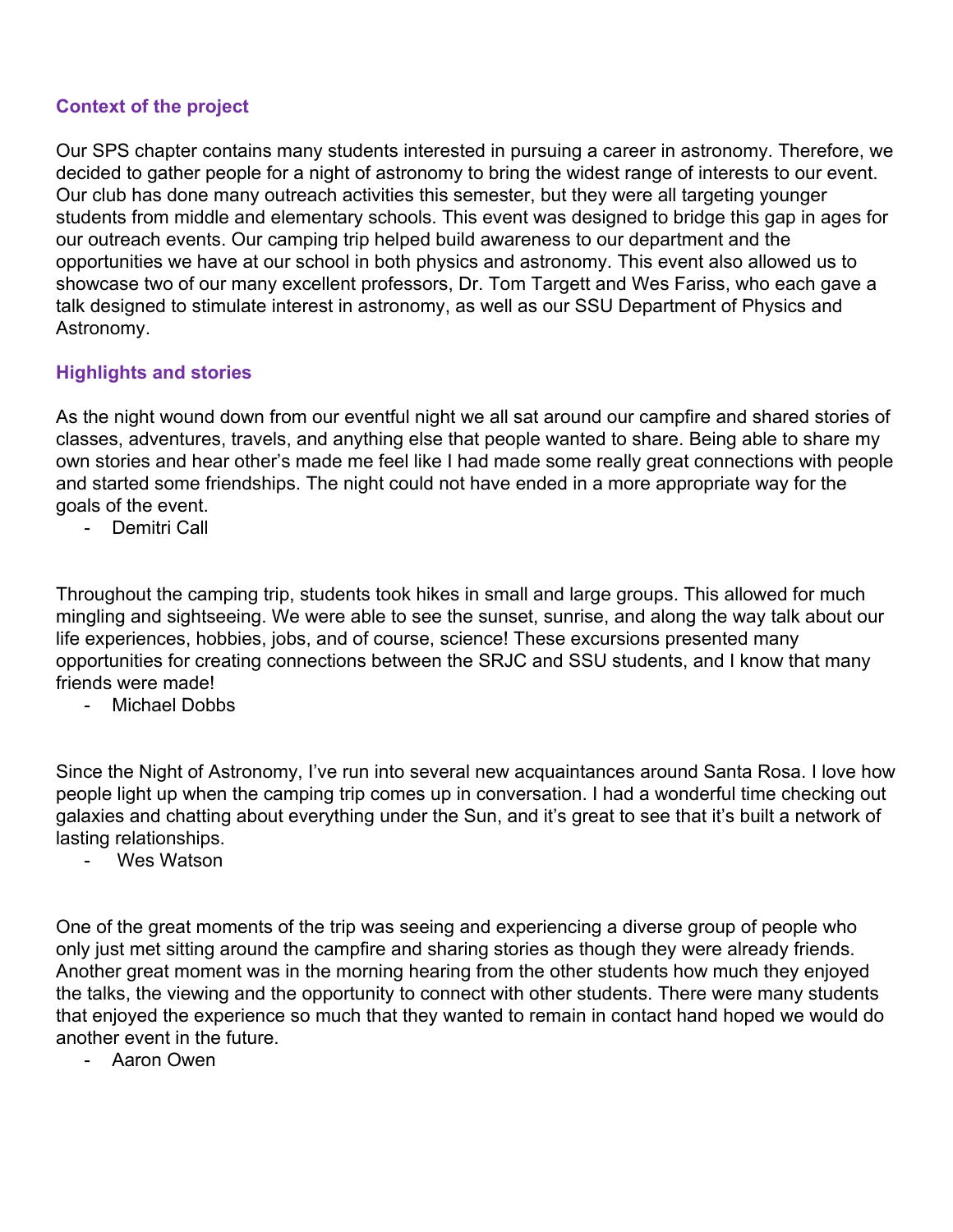I truly enjoyed greeting everyone as they came in and later, while I was relaxing by the fire, I was able to get to know everyone on a much more personal level. I also loved that we were able to have the observatory with the docents. They were so happy to be there with us and their enthusiasm helped continue our friendly environment. It was so cool that we were able to create these bonds in nature, under the stars.

- Stephanie Church

#### **Impact Assessment: How the Project/Activity/Event Promoted Interest in Physics**

Our primary goal in this project was to promote physics and astronomy among lower division science students and inform them about opportunities in these disciplines. As a secondary goal, we hoped to show attendees what opportunities Sonoma State University's Department of Physics and Astronomy offers its students.

Not only were we successful in our primary goal, when talking to students we found that there were actually a good number of non-science students in attendance. We had a great opportunity to show them what we do and improve their image of physics and physicists. There were several comments to this fact that their perceptions of physics and people who pursue physics have been changed for the better.

We will need to wait until the next two fall semesters to see if we succeeded in attracting new students to our department. Out of respect for the complexity of such a decision, we chose not to directly ask students if they were interested in attending Sonoma State.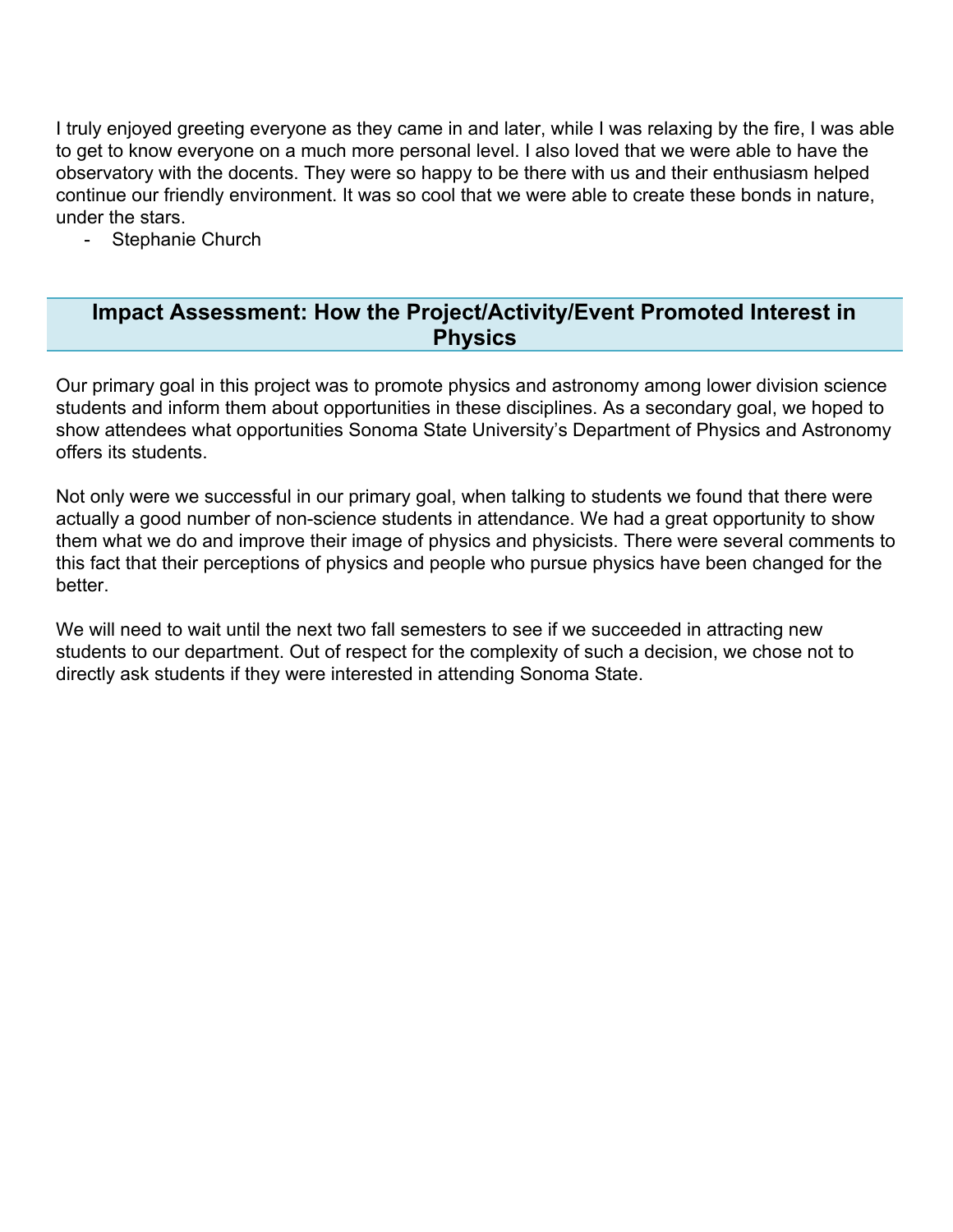### **Key Metrics and Reflection**

| Who was the target audience of your project?                                                                                                                                                                                                                                    | Local freshman and sophomore science<br>students.                                                                                                    |  |
|---------------------------------------------------------------------------------------------------------------------------------------------------------------------------------------------------------------------------------------------------------------------------------|------------------------------------------------------------------------------------------------------------------------------------------------------|--|
| How many attendees/participants were directly<br>impacted by your project?<br>Please describe them (for example "50 third grade<br>students" or "25 families").                                                                                                                 | 35 students from SSU and SRJC; roughly 25<br>lower division and 35 upper division.                                                                   |  |
| How many students from your SPS chapter were<br>involved in the activity, and in what capacity?                                                                                                                                                                                 | Seven, each helping in some way with<br>coordinating, cooking food, setting up camp,<br>and cleaning the campsite afterward.                         |  |
| Was the amount of money you received from SPS<br>sufficient to carry out the activities outlined in your<br>proposal?<br>Could you have used additional funding? If yes, how<br>much would you have liked and how would the<br>additional funding have augmented your activity? | We provided about \$500 toward the trip in<br>addition to the grant, which paid for the<br>reservation, for food and other necessary<br>supplies.    |  |
| Do you anticipate repeating this project/activity/event<br>in the future, or having a follow-up<br>project/activity/event? If yes, please describe.                                                                                                                             | We would love to do another Night of<br>Astronomy if we are able to secure additional<br>funding from other sources.                                 |  |
| What new relationships did you build through this<br>project?                                                                                                                                                                                                                   | We've established a Facebook group to<br>maintain connections, and plan to grow our<br>relationship with the newly established SRJC<br>physics club. |  |
| If you were to do your project again, what would you<br>do differently?                                                                                                                                                                                                         | We would put a little time between<br>presentations and look for an outside funding<br>source, such as a private sponsor.                            |  |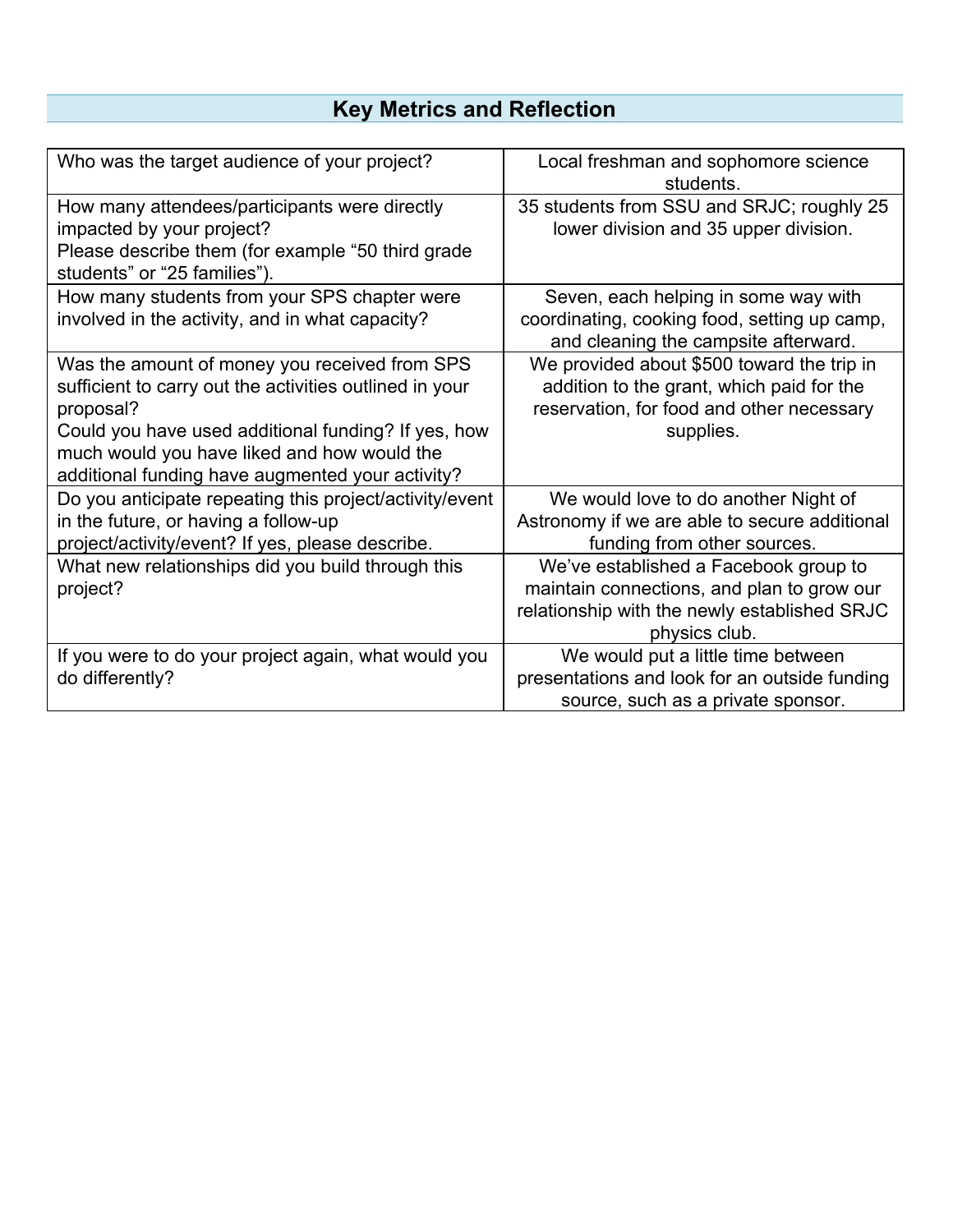# **Expenditures**

## **Expenditure Table**

| <b>Item</b>                         | <b>Cost</b> |
|-------------------------------------|-------------|
| <b>Observatory Fees</b>             | \$165       |
| Campground                          | \$173       |
| Food                                | \$300       |
| <b>Tent Rental</b>                  | \$50        |
| Misc. (firewood and other supplies) | \$150       |
|                                     |             |
|                                     |             |
|                                     |             |
|                                     |             |
|                                     |             |
|                                     |             |
| <b>Total of Expenses</b>            | \$838       |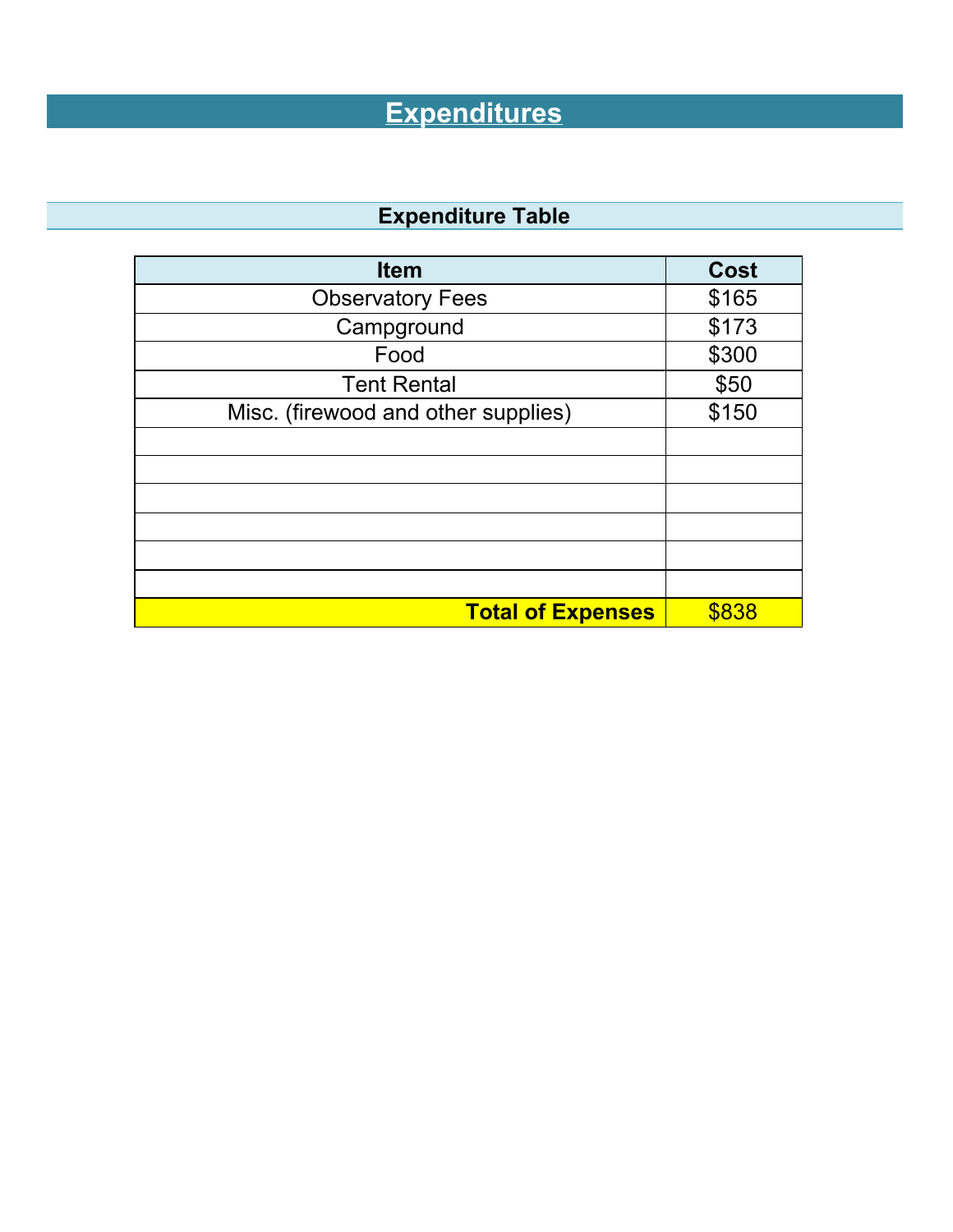## **Activity Photos**

All Photos by (Sonoma State University Society of Physics Students)